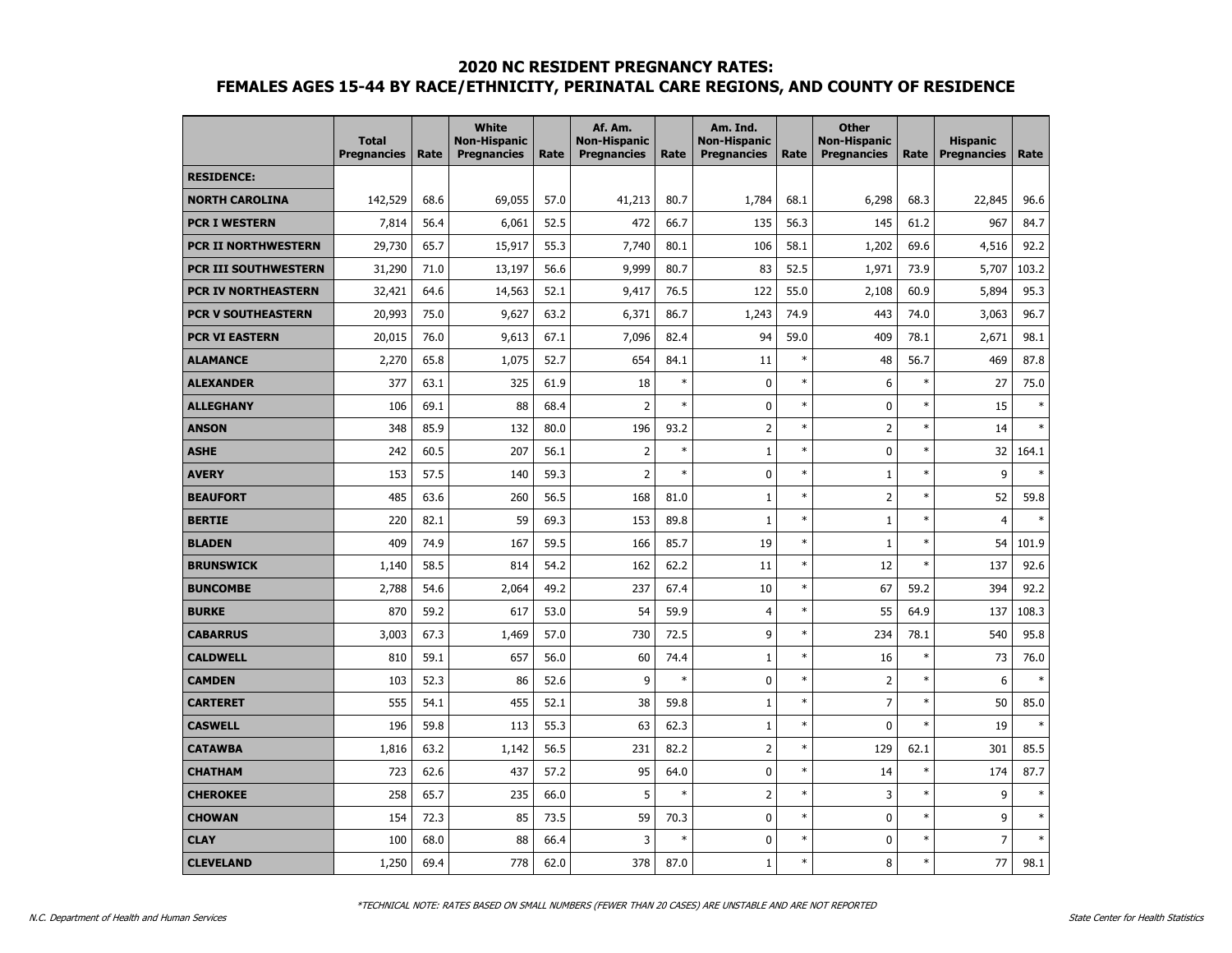|                   | <b>Total</b><br><b>Pregnancies</b> | Rate | White<br><b>Non-Hispanic</b><br><b>Pregnancies</b> | Rate | Af. Am.<br><b>Non-Hispanic</b><br><b>Pregnancies</b> | Rate   | Am. Ind.<br><b>Non-Hispanic</b><br><b>Pregnancies</b> | Rate   | <b>Other</b><br><b>Non-Hispanic</b><br><b>Pregnancies</b> | Rate   | <b>Hispanic</b><br><b>Pregnancies</b> | Rate    |
|-------------------|------------------------------------|------|----------------------------------------------------|------|------------------------------------------------------|--------|-------------------------------------------------------|--------|-----------------------------------------------------------|--------|---------------------------------------|---------|
| <b>COLUMBUS</b>   | 646                                | 70.3 | 320                                                | 60.2 | 232                                                  | 83.1   | 35                                                    | 91.4   | $\mathbf{1}$                                              | $\ast$ | 54                                    | 84.0    |
| <b>CRAVEN</b>     | 1,503                              | 84.1 | 910                                                | 82.5 | 333                                                  | 79.6   | 6                                                     | $\ast$ | 72                                                        | 90.5   | 174                                   | 98.2    |
| <b>CUMBERLAND</b> | 6,631                              | 91.8 | 2,315                                              | 82.0 | 2,884                                                | 96.1   | 108                                                   | 80.5   | 231                                                       | 88.0   | 955                                   | 95.2    |
| <b>CURRITUCK</b>  | 319                                | 63.1 | 270                                                | 62.0 | 19                                                   | $\ast$ | $1\,$                                                 | $\ast$ | 5                                                         | $\ast$ | 24                                    | 76.9    |
| <b>DARE</b>       | 369                                | 63.2 | 289                                                | 59.7 | 5                                                    | $\ast$ | 0                                                     | $\ast$ | 6                                                         | $\ast$ | 68                                    | 101.9   |
| <b>DAVIDSON</b>   | 1,901                              | 63.8 | 1,288                                              | 57.1 | 300                                                  | 87.4   | 10                                                    | $\ast$ | 52                                                        | 68.6   | 240                                   | 83.0    |
| <b>DAVIE</b>      | 432                                | 61.5 | 338                                                | 59.2 | 32                                                   | 61.1   | $\overline{2}$                                        | $\ast$ | 10                                                        | $\ast$ | 49                                    | 72.7    |
| <b>DUPLIN</b>     | 801                                | 79.8 | 273                                                | 59.2 | 217                                                  | 89.1   | 0                                                     | $\ast$ | $\overline{4}$                                            | $\ast$ | 300                                   | 104.2   |
| <b>DURHAM</b>     | 5,090                              | 66.4 | 1,707                                              | 52.6 | 1,934                                                | 68.7   | 12                                                    | $\ast$ | 309                                                       | 55.3   | 1,083                                 | 106.3   |
| <b>EDGECOMBE</b>  | 757                                | 81.4 | 186                                                | 64.5 | 497                                                  | 85.7   | 5                                                     | $\ast$ | $\mathbf{1}$                                              | $\ast$ | 60                                    | 111.1   |
| <b>FORSYTH</b>    | 5,401                              | 69.1 | 2,156                                              | 54.4 | 1,889                                                | 81.2   | 16                                                    | $\ast$ | 180                                                       | 61.0   | 1,111                                 | 93.1    |
| <b>FRANKLIN</b>   | 900                                | 72.5 | 484                                                | 64.5 | 264                                                  | 77.2   | 0                                                     | $\ast$ | 11                                                        | $\ast$ | 134                                   | 103.1   |
| <b>GASTON</b>     | 3,039                              | 70.3 | 1,740                                              | 60.4 | 818                                                  | 88.8   | 6                                                     | $\ast$ | 69                                                        | 64.9   | 373                                   | 93.3    |
| <b>GATES</b>      | 105                                | 58.5 | 70                                                 | 59.3 | 33                                                   | 61.1   | 0                                                     | $\ast$ | $\mathbf{1}$                                              | $\ast$ | $\mathbf{1}$                          | ×       |
| <b>GRAHAM</b>     | 80                                 | 58.7 | 66                                                 | 57.5 | $\overline{2}$                                       | $\ast$ | 9                                                     | $\ast$ | $\mathbf 0$                                               | $\ast$ | 3                                     | ×,      |
| <b>GRANVILLE</b>  | 697                                | 68.2 | 350                                                | 61.8 | 243                                                  | 74.9   | 0                                                     | $\ast$ | $\overline{4}$                                            | $\ast$ | 93                                    | 80.2    |
| <b>GREENE</b>     | 253                                | 78.5 | 91                                                 | 62.8 | 102                                                  | 90.3   | $\mathbf 0$                                           | $\ast$ | $\overline{2}$                                            | $\ast$ | 57                                    | 93.9    |
| <b>GUILFORD</b>   | 8,005                              | 69.3 | 2,420                                              | 49.4 | 3,859                                                | 80.5   | 43                                                    | 71.7   | 546                                                       | 75.8   | 1,006                                 | 93.5    |
| <b>HALIFAX</b>    | 698                                | 85.0 | 187                                                | 67.1 | 445                                                  | 93.6   | 21                                                    | 69.8   | 5                                                         | $\ast$ | 33                                    | 111.5   |
| <b>HARNETT</b>    | 2,151                              | 75.7 | 1,182                                              | 71.1 | 518                                                  | 80.3   | 20                                                    | 56.5   | 42                                                        | 72.7   | 370                                   | 84.1    |
| <b>HAYWOOD</b>    | 563                                | 56.1 | 508                                                | 55.9 | 10                                                   | $\ast$ | 3                                                     | $\ast$ | 3                                                         | $\ast$ | 38                                    | 63.9    |
| <b>HENDERSON</b>  | 1,096                              | 59.0 | 796                                                | 54.5 | 55                                                   | 66.9   | $\mathbf{1}$                                          | $\ast$ | 36                                                        | 92.5   | 205                                   | 76.1    |
| <b>HERTFORD</b>   | 242                                | 61.2 | 66                                                 | 58.0 | 156                                                  | 60.1   | $\mathbf{1}$                                          | $\ast$ | $\overline{3}$                                            | $\ast$ | 16                                    | ×,      |
| <b>HOKE</b>       | 970                                | 80.4 | 395                                                | 82.5 | 301                                                  | 75.2   | 65                                                    | 57.8   | 25                                                        | 95.4   | 178                                   | 94.0    |
| <b>HYDE</b>       | 38                                 | 61.8 | 25                                                 | 61.7 | 8                                                    | $\ast$ | 0                                                     | $\ast$ | $\mathbf 0$                                               | $\ast$ | 5                                     | $\star$ |
| <b>IREDELL</b>    | 2,173                              | 64.1 | 1,401                                              | 57.3 | 394                                                  | 83.8   | $\overline{7}$                                        | $\ast$ | 92                                                        | 69.0   | 264                                   | 79.6    |
| <b>JACKSON</b>    | 351                                | 37.7 | 237                                                | 31.3 | 8                                                    | $\ast$ | 44                                                    | 59.9   | 9                                                         | $\ast$ | 52                                    | 95.1    |
| <b>JOHNSTON</b>   | 2,914                              | 69.5 | 1,611                                              | 60.3 | 588                                                  | 77.1   | 16                                                    | $\ast$ | 37                                                        | 65.4   | 638                                   | 93.2    |
| <b>JONES</b>      | 108                                | 75.5 | 64                                                 | 70.2 | 38                                                   | 92.9   | $\mathbf 1$                                           | $\ast$ | $\mathbf 0$                                               | $\ast$ | 4                                     |         |
| <b>LEE</b>        | 921                                | 80.3 | 405                                                | 67.2 | 217                                                  | 88.5   | 5                                                     | $\ast$ | 12                                                        | $\ast$ | 278                                   | 102.8   |
| <b>LENOIR</b>     | 807                                | 84.2 | 278                                                | 64.9 | 431                                                  | 100.6  | 3                                                     | $\ast$ | $\mathsf 2$                                               | $\ast$ | 92                                    | 107.0   |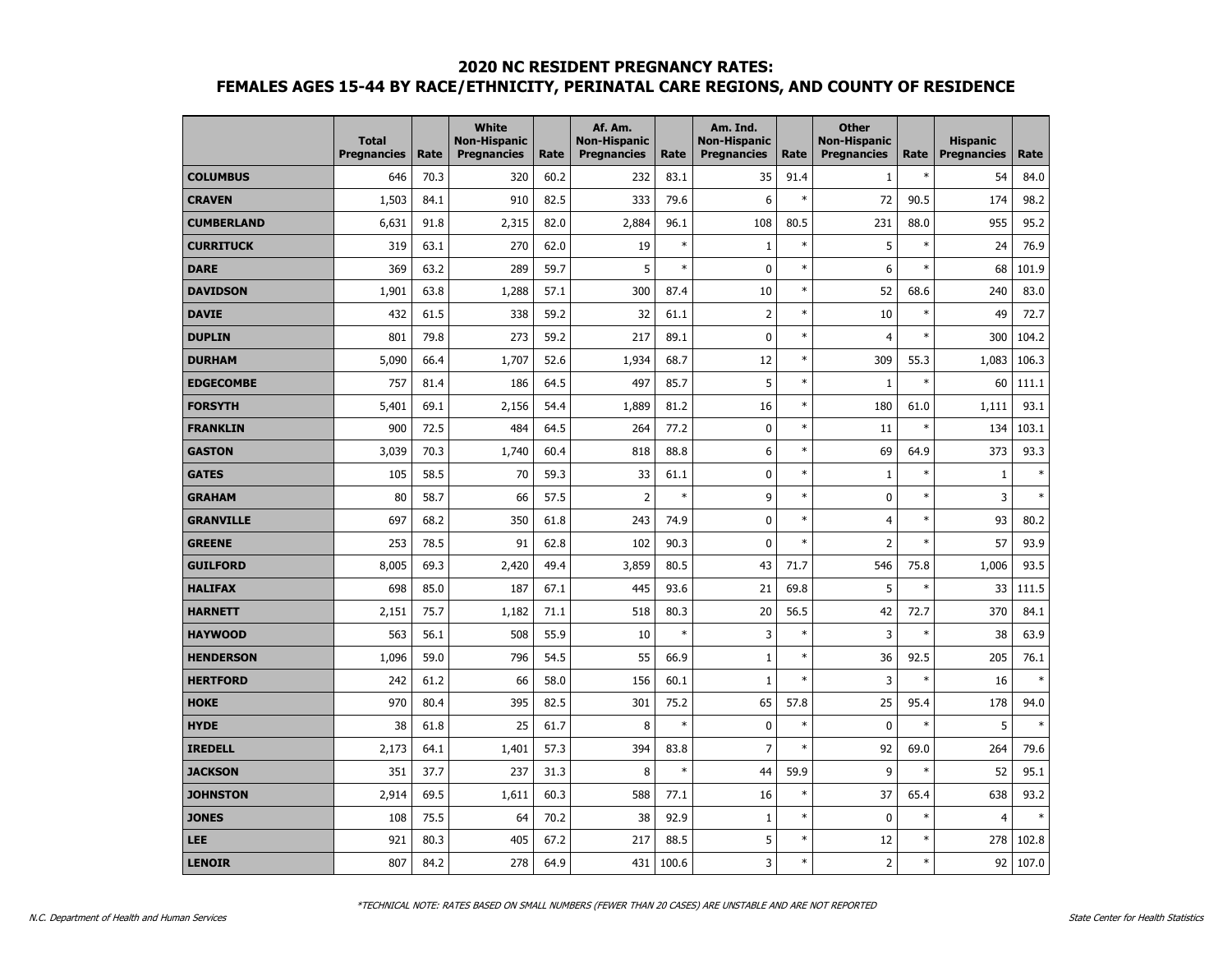|                    | <b>Total</b><br><b>Pregnancies</b> | Rate  | <b>White</b><br><b>Non-Hispanic</b><br><b>Pregnancies</b> | Rate  | Af. Am.<br><b>Non-Hispanic</b><br><b>Pregnancies</b> | Rate   | Am. Ind.<br><b>Non-Hispanic</b><br><b>Pregnancies</b> | Rate   | <b>Other</b><br><b>Non-Hispanic</b><br><b>Pregnancies</b> | Rate   | <b>Hispanic</b><br><b>Pregnancies</b> | Rate          |
|--------------------|------------------------------------|-------|-----------------------------------------------------------|-------|------------------------------------------------------|--------|-------------------------------------------------------|--------|-----------------------------------------------------------|--------|---------------------------------------|---------------|
| <b>LINCOLN</b>     | 958                                | 64.9  | 759                                                       | 62.1  | 73                                                   | 80.8   | 4                                                     | $\ast$ | 21                                                        | 109.9  | 96                                    | 68.8          |
| <b>MCDOWELL</b>    | 408                                | 55.0  | 336                                                       | 52.5  | $\overline{7}$                                       | $\ast$ | $\mathbf{1}$                                          | $\ast$ | 6                                                         | $\ast$ | 58                                    | 96.2          |
| <b>MACON</b>       | 348                                | 65.4  | 261                                                       | 58.1  | 5                                                    | $\ast$ | $\mathbf{1}$                                          | $\ast$ | 5                                                         | $\ast$ | 76                                    | 130.6         |
| <b>MADISON</b>     | 196                                | 52.1  | 188                                                       | 53.7  | $\overline{2}$                                       | $\ast$ | 0                                                     | $\ast$ | $\mathbf{1}$                                              | $\ast$ | 5                                     | ×,            |
| <b>MARTIN</b>      | 261                                | 73.1  | 115                                                       | 62.8  | 123                                                  | 79.3   | 0                                                     | $\ast$ | $\mathbf 0$                                               | $\ast$ | 22                                    | 141.9         |
| <b>MECKLENBURG</b> | 19,326                             | 74.9  | 6,169                                                     | 55.2  | 7,313                                                | 81.3   | 46                                                    | 48.8   | 1,520                                                     | 78.2   | 4,035                                 | 111.4         |
| <b>MITCHELL</b>    | 149                                | 65.8  | 138                                                       | 67.3  | $\mathbf 0$                                          | $\ast$ | $\mathbf 0$                                           | $\ast$ | $\mathbf{1}$                                              | $\ast$ | 10                                    | ×,            |
| <b>MONTGOMERY</b>  | 308                                | 65.2  | 140                                                       | 53.7  | 82                                                   | 82.2   | $\mathbf{0}$                                          | $\ast$ | $\overline{7}$                                            | $\ast$ | 79                                    | 78.6          |
| <b>MOORE</b>       | 1,373                              | 80.0  | 963                                                       | 76.2  | 201                                                  | 86.9   | 15                                                    | $\ast$ | 33                                                        | 86.8   | 152                                   | 92.9          |
| <b>NASH</b>        | 1,327                              | 76.8  | 440                                                       | 60.2  | 708                                                  | 87.4   | 11                                                    | $\ast$ | 12                                                        | $\ast$ | 135                                   | 89.8          |
| <b>NEW HANOVER</b> | 2,676                              | 53.5  | 1,703                                                     | 43.9  | 533                                                  | 80.3   | 11                                                    | $\ast$ | 51                                                        | 47.3   | 352                                   | 105.9         |
| <b>NORTHAMPTON</b> | 216                                | 80.4  | 54                                                        | 56.5  | 156                                                  | 96.4   | $\mathbf 0$                                           | $\ast$ | $\mathbf 0$                                               | $\ast$ | 6                                     | ×             |
| <b>ONSLOW</b>      | 4,282                              | 103.6 | 2,744                                                     | 101.7 | 628                                                  | 95.9   | 28                                                    | 97.9   | 138                                                       | 106.9  | 721                                   | 116.2         |
| <b>ORANGE</b>      | 1,366                              | 38.2  | 755                                                       | 30.6  | 244                                                  | 54.8   | $\overline{2}$                                        | $\ast$ | 124                                                       | 36.0   | 225                                   | 74.0          |
| <b>PAMLICO</b>     | 104                                | 64.1  | 69                                                        | 57.6  | 24                                                   | 81.9   | 0                                                     | $\ast$ | $\mathbf{1}$                                              | $\ast$ | 9                                     | $\rightarrow$ |
| <b>PASQUOTANK</b>  | 516                                | 66.1  | 274                                                       | 70.1  | 191                                                  | 61.7   | $\mathbf{1}$                                          | $\ast$ | 10                                                        | $\ast$ | 38                                    | 60.0          |
| <b>PENDER</b>      | 667                                | 60.9  | 492                                                       | 59.8  | 78                                                   | 51.1   | $\mathbf{1}$                                          | $\ast$ | 6                                                         | $\ast$ | 87                                    | 85.2          |
| <b>PERQUIMANS</b>  | 108                                | 52.9  | 70                                                        | 49.6  | 31                                                   | 59.0   | 0                                                     | $\ast$ | 3                                                         | $\ast$ | $\overline{4}$                        | $\ast$        |
| <b>PERSON</b>      | 519                                | 78.2  | 299                                                       | 68.9  | 175                                                  | 93.8   | $\mathbf 1$                                           | $\ast$ | 5                                                         | $\ast$ | 34                                    | 97.7          |
| <b>PITT</b>        | 2,507                              | 56.0  | 987                                                       | 40.8  | 1,174                                                | 71.2   | 6                                                     | $\ast$ | 78                                                        | 70.4   | 243                                   | 86.2          |
| <b>POLK</b>        | 127                                | 46.7  | 101                                                       | 44.0  | $\overline{7}$                                       | $\ast$ | 0                                                     | $\ast$ | $\overline{4}$                                            | $\ast$ | 13                                    |               |
| <b>RANDOLPH</b>    | 1,744                              | 68.4  | 1,183                                                     | 61.9  | 145                                                  | 77.8   | 8                                                     | $\ast$ | 40                                                        | 74.2   | 362                                   | 94.2          |
| <b>RICHMOND</b>    | 700                                | 87.7  | 296                                                       | 70.6  | 309                                                  | 108.4  | 19                                                    | $\ast$ | 9                                                         | $\ast$ | 61                                    | 105.7         |
| <b>ROBESON</b>     | 2,005                              | 79.1  | 347                                                       | 63.3  | 493                                                  | 80.1   | 834                                                   | 74.6   | 15                                                        | $\ast$ | 294                                   | 128.9         |
| <b>ROCKINGHAM</b>  | 1,063                              | 69.7  | 687                                                       | 64.4  | 247                                                  | 79.4   | 3                                                     | $\ast$ | 6                                                         | $\ast$ | 117                                   | 93.5          |
| <b>ROWAN</b>       | 1,876                              | 72.3  | 1,062                                                     | 60.9  | 413                                                  | 80.4   | 5                                                     | $\ast$ | 45                                                        | 113.1  | 344                                   | 118.4         |
| <b>RUTHERFORD</b>  | 744                                | 67.4  | 563                                                       | 62.3  | 117                                                  | 98.1   | 3                                                     | $\ast$ | 6                                                         | $\ast$ | 51                                    | 72.2          |
| <b>SAMPSON</b>     | 893                                | 80.7  | 381                                                       | 72.3  | 204                                                  | 72.5   | 19                                                    | $\ast$ | 5                                                         | $\ast$ | 280                                   | 104.6         |
| <b>SCOTLAND</b>    | 424                                | 70.9  | 112                                                       | 46.8  | 208                                                  | 85.2   | 86                                                    | 97.1   | 5                                                         | $\ast$ | 10                                    |               |
| <b>STANLY</b>      | 713                                | 64.6  | 513                                                       | 59.0  | 116                                                  | 83.9   | 6                                                     | $\ast$ | 20                                                        | 68.0   | 56                                    | 87.9          |
| <b>STOKES</b>      | 430                                | 58.2  | 389                                                       | 59.0  | 14                                                   | $\ast$ | $\mathbf 1$                                           | $\ast$ | $\pmb{0}$                                                 | $\ast$ | 26                                    | 54.2          |